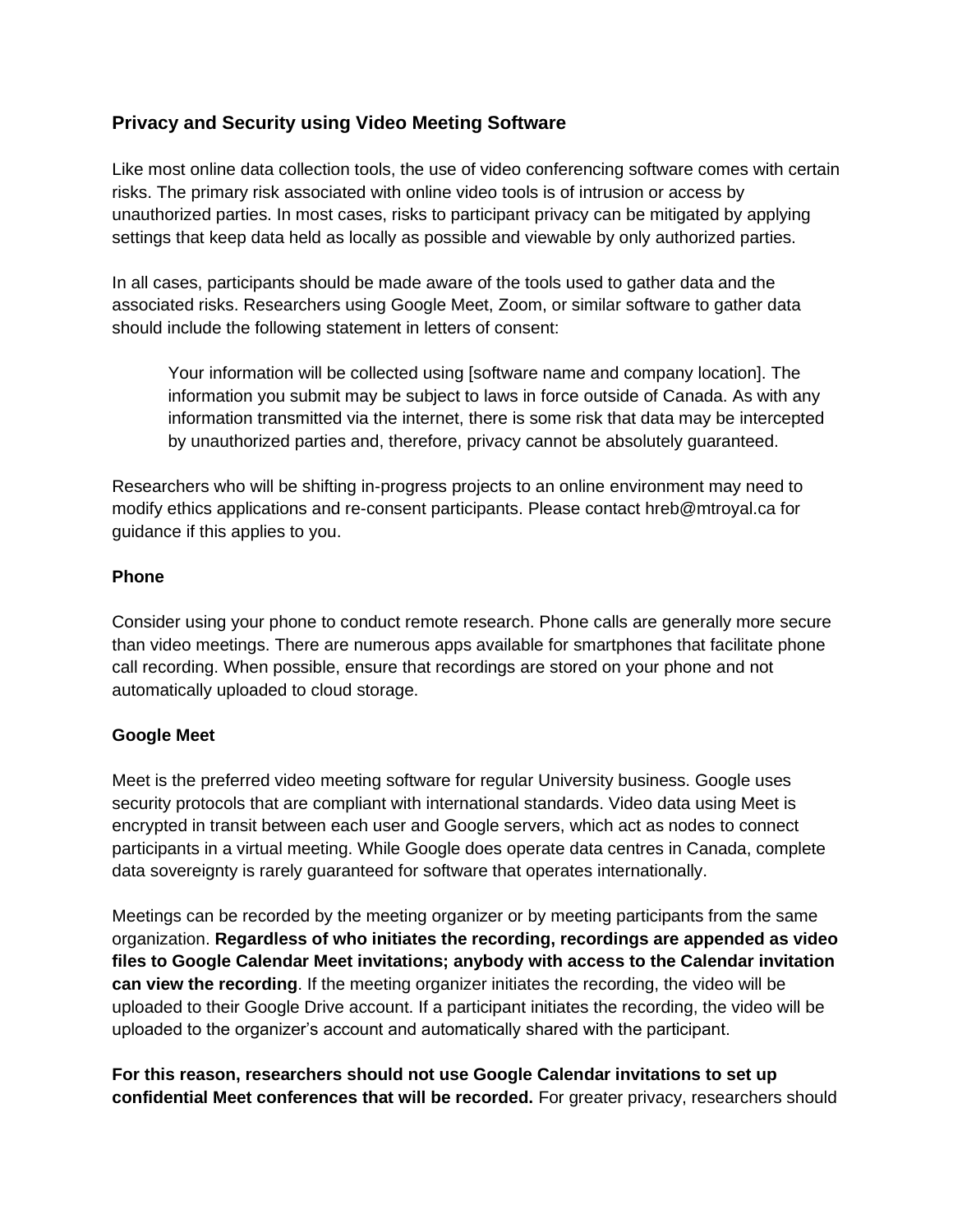establish a meeting time with participants by other means, create a Google Calendar conferencing event *without adding guests*, and forward the meeting URL to participants. Researchers themselves should initiate the recording. For sensitive research, video files should be downloaded as soon as possible to a local device and deleted from the researcher's Google Drive account.

# **Zoom**

Like Google, Zoom operates data centres in Canada, a practice that supports but does not guarantee data sovereignty. Zoom encrypts data travelling between video conference participants and its servers, but [there is some evidence](https://citizenlab.ca/2020/04/move-fast-roll-your-own-crypto-a-quick-look-at-the-confidentiality-of-zoom-meetings/) that the encryption methods used by Zoom are not as secure as they could be, and there may currently be a security issue with Zoom's waiting room feature.

Some concerns have been raised about unauthorized access to Zoom meetings, or "zoombombing." This type of access can be prevented by using adequate security settings when hosting meetings. Zoom has made recent changes to its software that default to more secure settings.

If you are using Zoom for research, [familiarize yourself](https://www.youtube.com/watch?v=ygZ96J_z4AY&t=422s) with both online account settings and meeting controls. Key considerations for settings and controls include:

- 1. When hosting a meeting using Zoom, do not use your Personal Meeting ID. Instead, allow Zoom to generate a meeting ID and password that you can share with your participant(s)
- 2. Require participants to sign in before they can join the meeting
- 3. Prevent participants from joining prior to the host
- 4. Once all expected participants have joined, lock the meeting
- 5. Save recordings directly to your personal computer

### **Jami**

[Jami](https://jami.net/) is an open-source alternative to Meet or Zoom. Jami is not as feature-rich as other software, but is relatively secure. Unlike Meet and Zoom, which connect meeting participants via central servers, Jami connects users directly with each other when possible using industrystandard end-to-end encryption.

Jami meetings can be recorded, with local device storage being the only option. Participants must install the software or app, which is available for all major platforms, including mobile devices.

### **Summary**